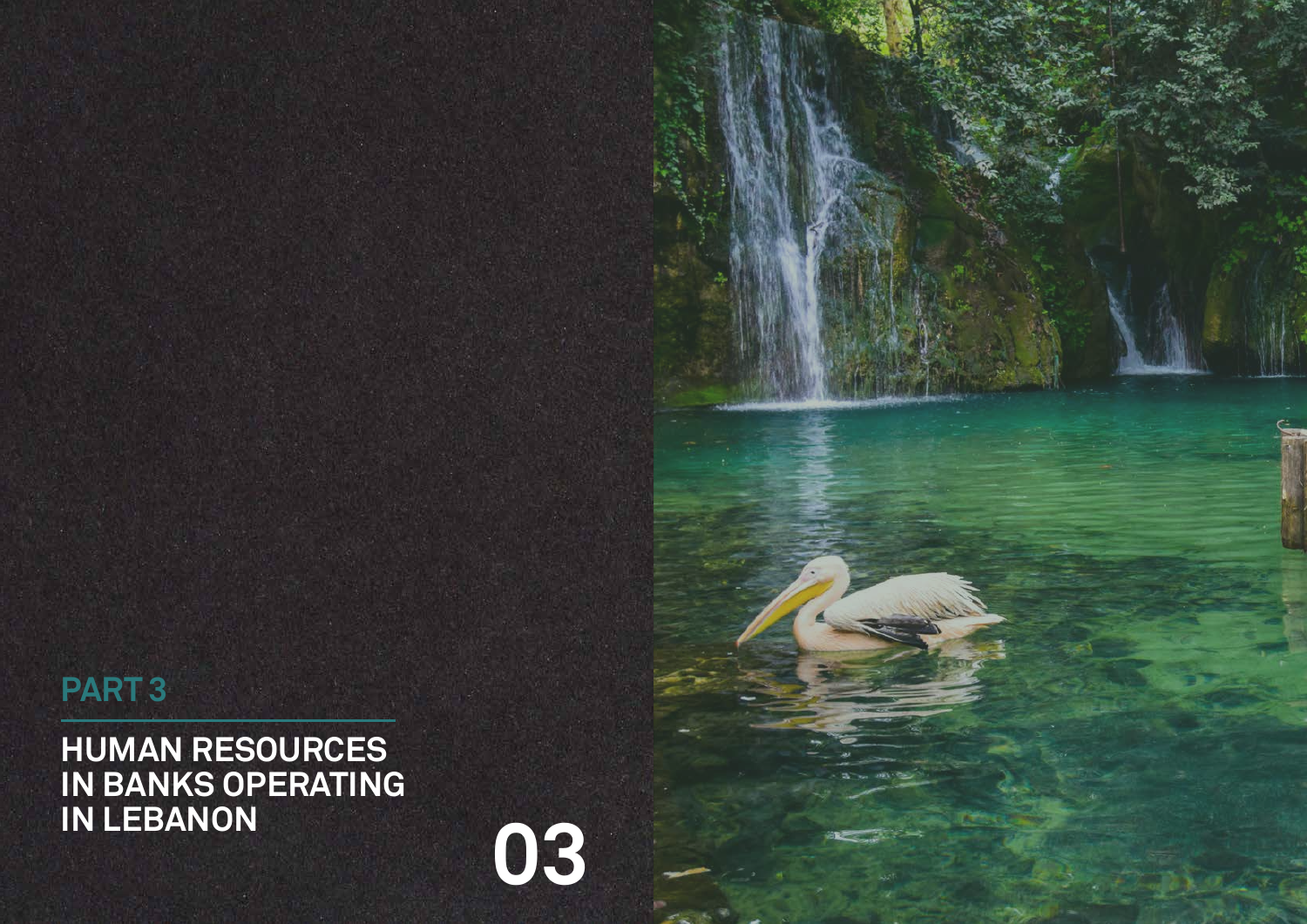### **I-** BANKING POPULATION IN 2017

The Lebanese banking sector continued in 2017 recruiting young Lebanese university graduates so that the number of employees reached by the end of that year 26005 persons, i-e an increase of 745 individuals against 622 in 2016. By the end of 2017, the banking population was distributed as follows: 23,603 employees in 32 Lebanese commercial banks - i.e. 90.8% of the total banks' employees; 1,045 employees in 7 Lebanese banks of major Arab shareholders; 410 employees in the branches of 7 Arab banks operating in Lebanon. There are 3 non-Arab Banks which employ 105 persons and 842 employees working in the investment banks (16 banks which are all Lebanese joint stock companies).

It is worth noting that in 2017, two banks were removed from the official list of banks namely (i) "BLC Invest S.A.L" according to BDL decision n° 12561 dated May 24th, 2017 (O.G. 24/2017) after property transfer to "B.L.C. Bank S.A.L.", and (ii) "HSBC Bank Middle East" – Lebanon Branch, according to BDL decision n° 12598 dated June 23th, 2017 (O.G. 57/2017) after its merger with BLOM Bank S.A.L.

The increase in employment in the Lebanese banking sector can be attributed to several factors including the banks' higher volume of activities, the increase of number of banks' operating branches which attained 1,078 by the end of 2017 in addition to the diversity of services and the specialization in banking tasks, and the creation of units designed to deal with specific and sensitive themes that follow the development of the global compliance procedures such as the compliance unit and the consumer protection unit. In 2017, the number of employees working in the compliance units of all operating banks in Lebanon reached 1,200 employees (454 employees in Head offices and 746 in the branches).

#### **The banking population characteristics**

**Distribution by gender,** the share of women employees of the total banking population continued to rise in 2017 to reach 47.8% by the end of that year. The women's share in the banking sector exceeds the national female employment rate in Lebanon which is estimated at around 25%.

**Family status,** the percentage of single employees decreased to 37.7% of the total number of the banking population by the end of 2017, i-e 9,801 employees (51.7% single female and 48.3% single male employees). Hence, the share of married employees increased to 62.3% by the end of 2017, -of which 54.6% males and 45.4% females.





#### **DISTRIBUTION BY GENDER (%) 2013 - 2017**

# **DISTRIBUTION BY FAMILY STATUS (%) 2013 - 2017**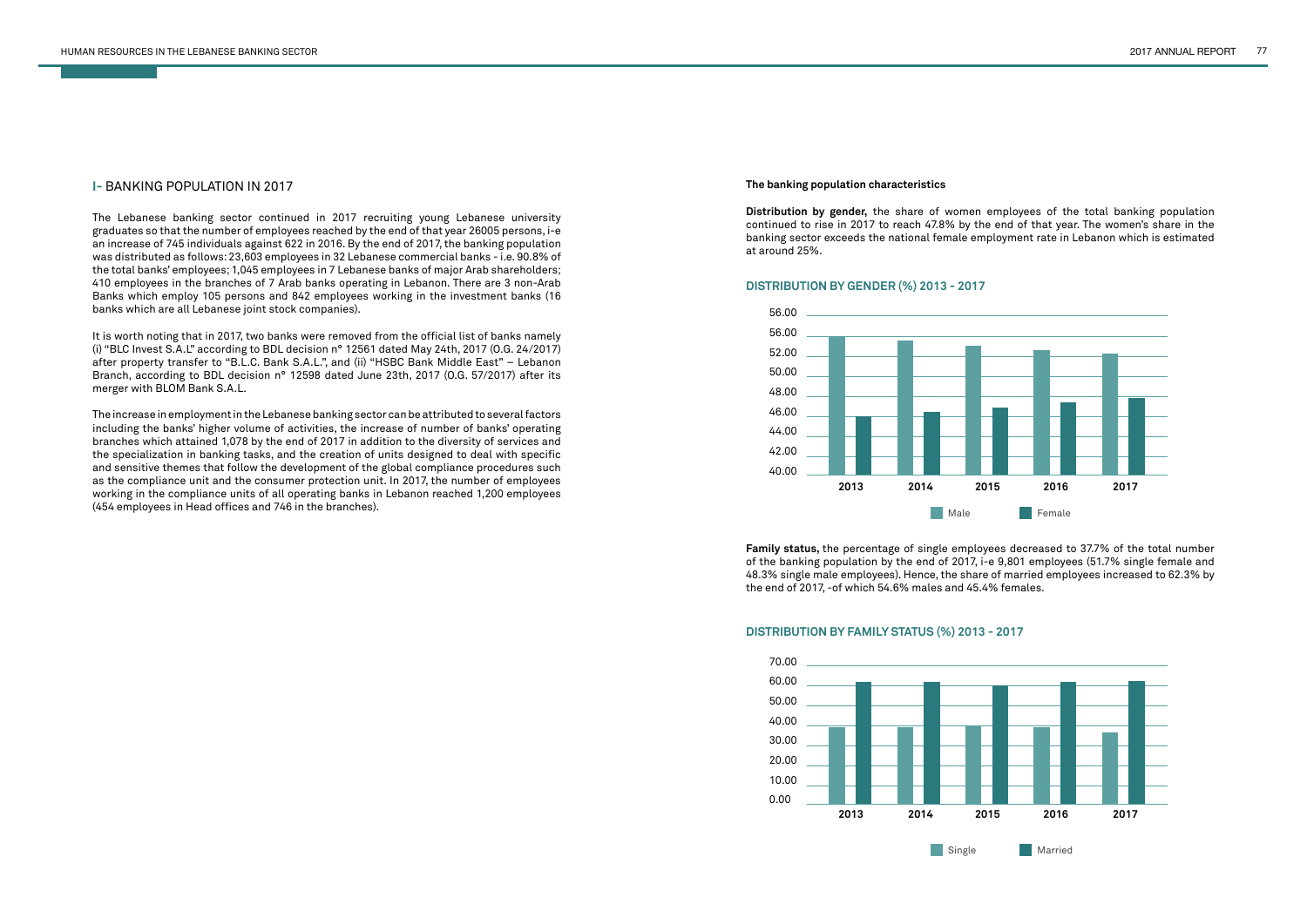Age brackets, a continued increase was registered across the years for the share of employees whose age does not exceed 40 years and constituted 60.3% of the total number of the banking population at the end of 2017.

The distribution of bank employees by gender and within the different age brackets shows that the share of male employees exceeds that of female ones in the age bracket greater than 40 years old. The opposite is true for other ages and especially for the age bracket below 25, where the share of women is greater than that of male, i.e. the new employees within the sector are mainly females, while the share is nearly equal for both gender in the age bracket between 25-40 years.



|              | <b>Under 25</b><br><b>vears</b> | $25 - 40$<br><b>vears</b> | $40 - 50$<br><b>vears</b> | $50 - 60$<br><b>vears</b> | Above 60<br>years |
|--------------|---------------------------------|---------------------------|---------------------------|---------------------------|-------------------|
| Male $(\%)$  | 39.6                            | 49.7                      | 55.2                      | 57.7                      | 69.1              |
| Female (%)   | 60.4                            | 50.3                      | 44.8                      | 42.3                      | 30.9              |
| Total Number | 2,150                           | 13,536                    | 4,696                     | 4.183                     | 1,440             |

#### **DISTRIBUTION BY AGE GROUP (%) 2013 - 2017**

#### **DISTRIBUTION OF BANK EMPLOYEES BY GENDER AND AGE – END OF 2017 (%)**

The distribution of employees by gender over the different age categories reveals that 65.3% of total female employees are below 40 years against 55.8% for male category (64.7% against 54.5% at the end of 2016).

**Concerning job grades in 2017,** few banks have not adopted yet the detailed staff distribution by grade stipulated in the Collective Labour Agreement. According to the new classification, the declared number of employees has reached 24,682 persons at the end of 2017, i.e. of 95% of total number of the banking population at the end of 2017; of which 76.4% of that number are classified as "Technicians" against 23.6% as "Cadres". We remind that "Technicians" occupy jobs that need skills acquired by education, experience and training; and they have the ability to solve problems, to oversee a team work and to have flexible relations with customers. The "Cadres" are the persons that can handle jobs with bigger responsibilities, extensive knowledge, and leadership skills with the ability of decision taking. The female gender constituted 49.2% in the category of technicians and 44.8% in that of cadres.

**As for the level of education,** the share of employees holding a university degree continues to significantly increase across the years to reach 78.8% of the total Lebanese banking population by the end of 2017. This is partially due to the recruitment of university graduates in the sector. In fact, their number increased by 900 employees in 2017; 498 female and 402 male employees (879 employees in 2016: 523 females and 356 males). The distribution of bank employees by gender and education level reveals that the share of women (52.3%) exceeds that of men (47.7%) among the holders of university degrees by the end of 2017. In parallel, the percentage of banks' employee holders of baccalaureate or its equivalent (less than a university degree) reached 40.8% for the female category compared to 59.2% for the male one, and the percentage of female employees with a level below baccalaureate attained 16.3% in 2017 against bigger share (83.7%) for men employees.

|            | Under 25<br>vears | $25 - 40$<br>vears | $40 - 50$<br>vears | $50 - 60$<br><b>vears</b> | Above 60<br>vears | Total<br>number |
|------------|-------------------|--------------------|--------------------|---------------------------|-------------------|-----------------|
| $Male$ (%) | 6.3               | 49.5               | 19.1               | 17.8                      | 7.3               | 13,577          |
| Female (%) | 10.5              | 54.8               | 16.9               | 14.2                      | 3.6               | 12.428          |

# **DISTRIBUTION OF MALE AND FEMALE EMPLOYEES BY AGE CATEGORY END OF 2017 (%)**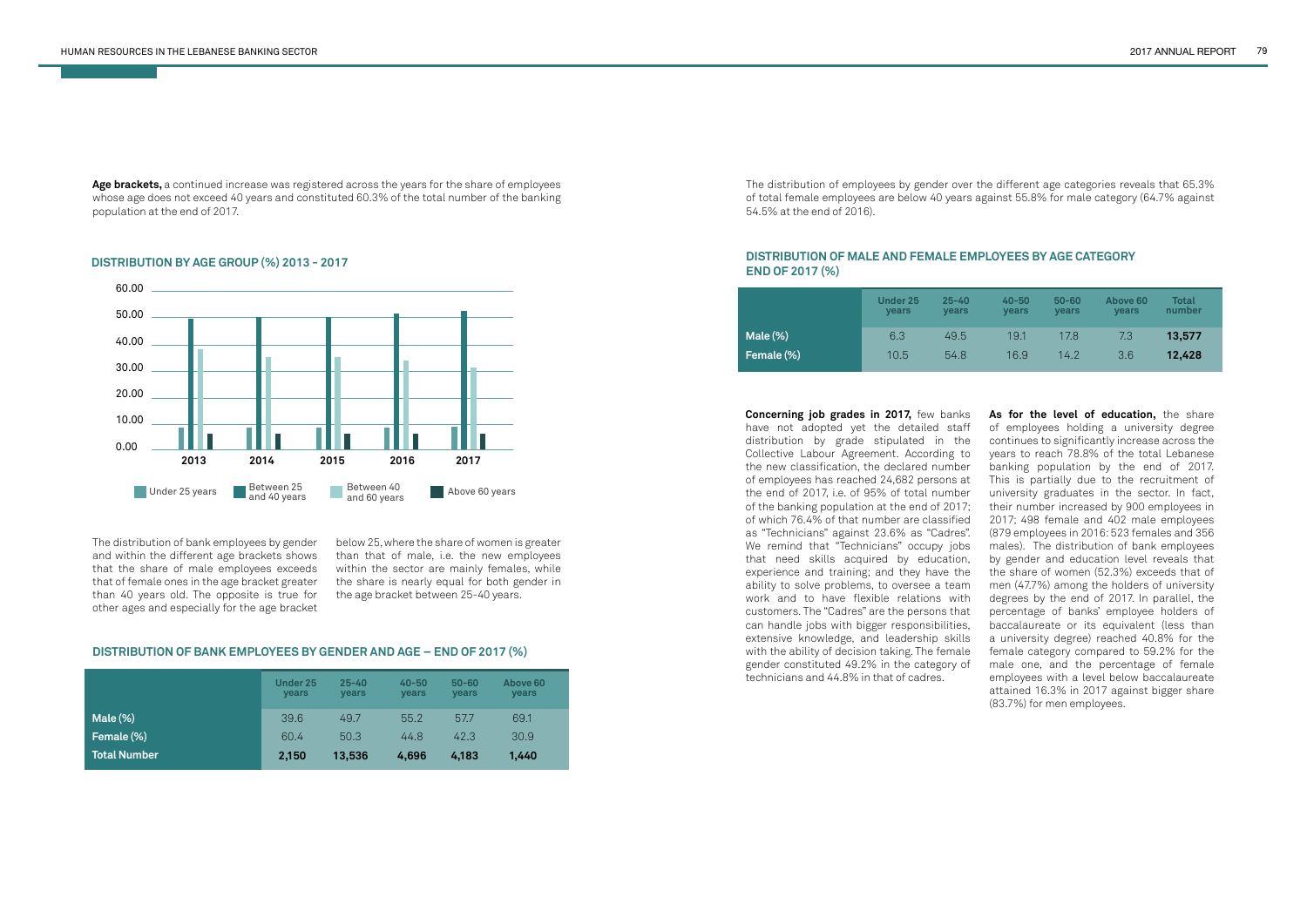

# **DISTRIBUTION OF BANK EMPLOYEES ACCORDING TO THE LEVEL OF EDUCATION (%) 2013 - 2017**

The distribution of employees by gender and according to the level of education indicates also that more than 86% of bank female employees are university graduates against 72% for male employees; while those who have not reached the baccalaureate level represent less than 3% of the total number of females employed in the banking sector.

The distribution of employees by gender and level of education shows that females share surpassed that of males in the university degree at the end of 2017, while females who obtained the baccalaureate or its equivalent represented 40.8% and who are below baccalaureate level 16.3% of the total of each category compared to the higher percent for males.

# **DISTRIBUTION OF BANK EMPLOYEES BY GENDER AND LEVEL OF EDUCATION END OF 2017 (%)**

|              | <b>Below the</b><br>baccalaureate level | <b>Baccalaureate</b><br>or its equivalent | <b>University</b><br>graduate |
|--------------|-----------------------------------------|-------------------------------------------|-------------------------------|
| Male (%)     | 83.7                                    | 59.2                                      | 47.7                          |
| Female (%)   | 16.3                                    | 40.8                                      | 52.3                          |
| Total Number | 2,208                                   | 3,304                                     | 20,493                        |

# **DISTRIBUTION OF MALE AND FEMALE BANK EMPLOYEES BY THE LEVEL OF EDUCATION - END OF 2017 (%)**

|             | <b>Below the</b><br><b>baccalaureate</b><br>level | <b>Baccalaureate</b><br>or its<br>equivalent | <b>University</b><br>graduate | Total<br>number |
|-------------|---------------------------------------------------|----------------------------------------------|-------------------------------|-----------------|
| Male $(\%)$ | 13.6                                              | 14.4                                         | 72.0                          | 13,577          |
| Female (%)  | 2.9                                               | 10.9                                         | 86.2                          | 12,428          |

#### **Salaries, Wages and Benefits**

In 2017, the total amount of salaries and various allowances allocated by banks to their employees reached LBP 1,996.9 billion against LBP 1,888 billion in 2016, increasing therefore by 5.8% against 5.2% in 2016. The increase in 2017 is due to the increase in the number of employees, the statutory annual raise, the contributions to the NSSF, family allowances, end-of-service provisions, and other benefits stipulated in the Collective Labour Agreement.

Therefore, the average annual cost of a bank employee reached around LBP 76.8 million in 2017 (i.e. LBP 6.4 million per month, on the basis of 12 months per year) against LBP 74.7 million (i.e. LBP 6.2 million per month, on the basis of 12 months per year) in 2016. Obviously, the salary level and the amount of allowances differ from one employee to another according to several criteria, among which, ranking, seniority, level of education, family status, gender, bank policy on salaries, and bank category and size.

As for the distribution of **salaries and benefits,** the total **salaries alone before taxes**  amounted to 1,263.4 billion in 2017 against 1,193.2 billion in 2016, i.e. an increase of 5.9% (an increase of 6.3% in 2016). This increase is explained by the increase in the number of employees (745) and by the annual raise given by banks to their employees based on the Collective Labour Agreement. Therefore, the **average monthly basic salary** of a bank employee reached in 2017 LBP 3.0 million on the basis of 16 months (as stipulated in the Collective Labour Agreement) against LBP

2.95 million, on the basis of 16 months in 2016.

By the end of 2017, **the Family allowances**  represented LBP 39.2 billion against LBP 38.1 billion in 2016, i.e. an increase of 3.1%. These allowances are composed firstly of contributions to the National Social Security Fund based on employees' salaries, and according to the Collective Labour Agreement. Secondly, banks pay in addition to the contributions required by NSSF, additional allowances for dependent child of 50%, and for the spouse of 75% of the respective amounts stated by NSSF regulation (LBP 33 thousand for one child and LBP 60 thousand for the spouse). Banks' contribution to NSSF increased by 2.6% in 2017 and additional allowances by 4.2% compared to the year 2016, in accordance with the higher number of married employees and their benefiting children.

Bank contributions to **health allowances and maternity or what is commonly known as health insurance** increased to reach LBP 102.9 billion against LBP 90.8 billion in 2016, i.e. an increase of 13.3%. These allowances include contributions paid by banks to the NSSF, knowing that the rate applied to that division is 7% of the employee's salary (2% deducted from the employee's salary), in addition to the surplus, which is not covered by the NSSF and granted by banks to their employees. Contributions have increased by 22.4% and **the surplus** by 3% in 2017 compared to 2016. This is due to the increase in the number of employees and their dependent children, and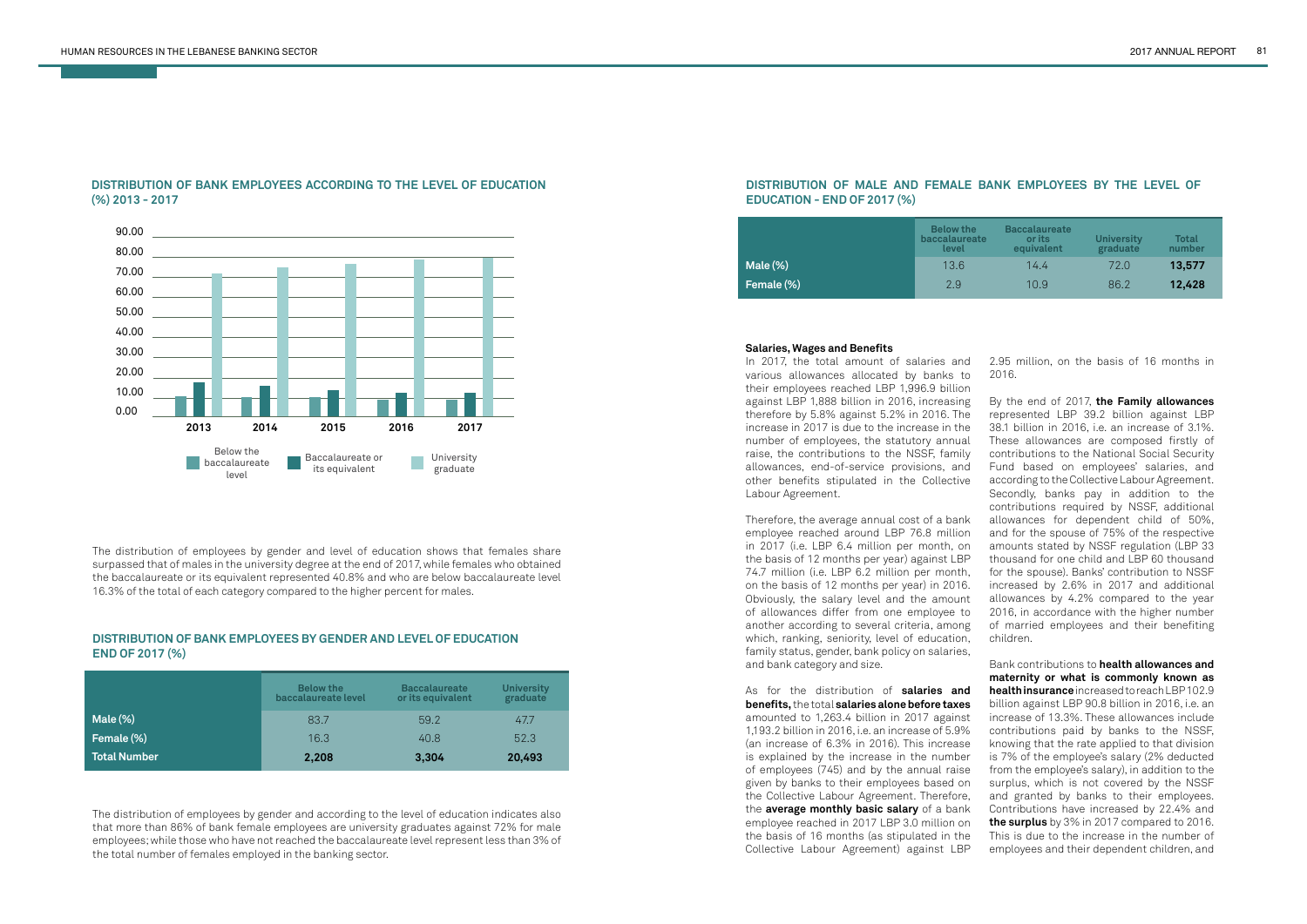the increase of health allowance provided by the banks according to the latest Collective Labour Agreement.

The **end-of-service indemnities** amounted to LBP 231.3 billion in 2017 against LBP 227.8 billion in 2016, i.e. an increase of 1.5%. This is due to the increase of the NSSF contributions by 3.6% in accordance with the increase of the number of employees while provisioning slightly decreased by 0.5%. It is worthy to note here that the contribution rate paid by banks to NSSF for end-of-service indemnities is 8.5% of the aggregate salaries subject to tax.

The amount of **other benefits** paid by banks to their employees reached LBP 360 billion in 2017 against LBP 338.1 billion in 2016, i.e. an increase of 6.5%. This is largely attributed to bonuses, education allowances (19.9% of total other benefits in 2017), transportation allowances (15.7%), cashier allowances, marriage and maternity allowances, representation fees, clothing, and others.

**Education allowances:** They reached LBP 71.6 billion in 2017 against LBP 71.1 billion in 2016. In 2017, the amount of education allowances attributed to 13,800 dependent children of bank employees registered in private schools, attained LBP 51.8 billion i.e. an average of LBP 3.757 million per student (knowing that the scholarship allowances according to the latest Collective Labour Agreement is set at LBP 3,500 thousand per student). The number of children registered in private universities was 2,857 students, and the

allowances paid by banks to their employees amounted to LBP 18.3 billion, i.e. an average of nearly LBP 6,404 thousand per student (LBP 5,500 thousand per student according to the latest Collective Labour Agreement). **These figures indicate that some banks are granting education allowances exceeding the amounts stipulated by the terms of the Collective Labour Agreement.** 

Parents of children registered in the Lebanese University benefited from a total amount of LBP 1.2 billion distributed to 408 students. i.e. an average of nearly LBP 3 million similar to the amount stipulated in the Collective Labour Agreement. The number of children of employees registered in public and specialized schools was 213 in 2017, thus the total allowances paid by banks to their employees amounted to LBP 327 million, i.e. an average of LBP one million five hundred thousand per student which is nearly the amount per student stated in the Collective Labour Agreement.

**Transportation allowances:** Their value increased from LBP 54.2 billion in 2016 to LBP 56.6 billion in 2017, i.e. an increase of 4.5%. This is firstly due to the increase in the number of employees and secondly to the increase in the average price of 20 litres of gasoline to LBP 23,621 in 2017 against LBP 21,500 in 2016 as circulated by the Association of Banks in Lebanon to its members on a monthly basis, in parallel, to the increase in global oil prices.

It is worth mentioning that meetings between the HR committee of the Association of Banks in Lebanon and the Syndicate of Banks' Employees are currently in course in order to amend some of the Collective Labour Agreement 2018-2019 articles. Also, The Post-End-of Service hospitalization system which was approved in the latest Collective Labour Agreement confirms the main concern of the banks' management and the Association to assure their deep commitment by ensuring the best living conditions to employees of the banking sector throughout their life. It is worth

to remind also that the Collective Labour Agreement is signed by the Association of Banks in Lebanon and the Federation of Banks' employees. This agreement sets the relationship between the administrations of ABL bank members, on the one hand, and employees of banks in Lebanon, on the other. It determines, in its various chapters and annexes, all that relates to allowances, benefits, indemnities, raises, leaves, medical care, salary scale, and different relevant topics. It also imposes the application of the new regime classification.

#### **Productivity**

Banks operating in Lebanon seek to increase the productivity of their employees by many means which are reflected through training and development of human resources, investment in fixed assets and staff related costs. In terms of human resources, the development is based on the employees' in house training and in the countries where Lebanese banks are implemented, especially the regional ones. The acceleration of global banking development forces banks to subject their staff to specialized seminars in several areas, including compliance, anti-money laundering and financing terrorism, and Tax compliance Act. Bank employees also participate in the training courses organized by the Human Resources Development Department of the Association of Banks in Lebanon.

On the other hand, some bank employees attend the banking classes at the **Higher Institute of Banking Studies (ISEB),** which is eligible to deliver degrees and higher studies diplomas to its registered students.

In the context of keeping up with the global developments and standards in the banking industry in regard to human resources, it is worth noting that the Lebanese banks always commit to the content of the Central Bank basic circular n° 103 dated March 9, 2006, which determines the frameworks of the scientific, technical and moral qualifications required from the appointed staff that exercise certain functions in both financial and banking sectors.

Underscoring the already recognized high productivity of the Lebanese banking sector is its contribution to about 6% of gross domestic product or GDP, knowing that the sector employs a small share of the labor force in Lebanon. It also appears that the ratios of total assets, total deposits, and total capital as percent to the number of employees in the sector improved in 2017.

# **EMPLOYEES' PRODUCTIVITY INDICATORS IN THE LEBANESE BANKING SECTOR**

|      | End of<br>2014 | End of<br>2015 | End of<br>2016 | End of<br>2017 |
|------|----------------|----------------|----------------|----------------|
|      | 7.54           | 7.73           | 8.27           | 8.65           |
| USD) | 6.14           | 6.24           | 6.51           | 6.56           |
|      | 0.71           | 0.73           | 0.78           | 0.80           |

**Total assets/number of employees (million USD) Deposits of clients/number of employees (million Total capital/number of employees (million USD)**

 **Sources:** BDL –ABL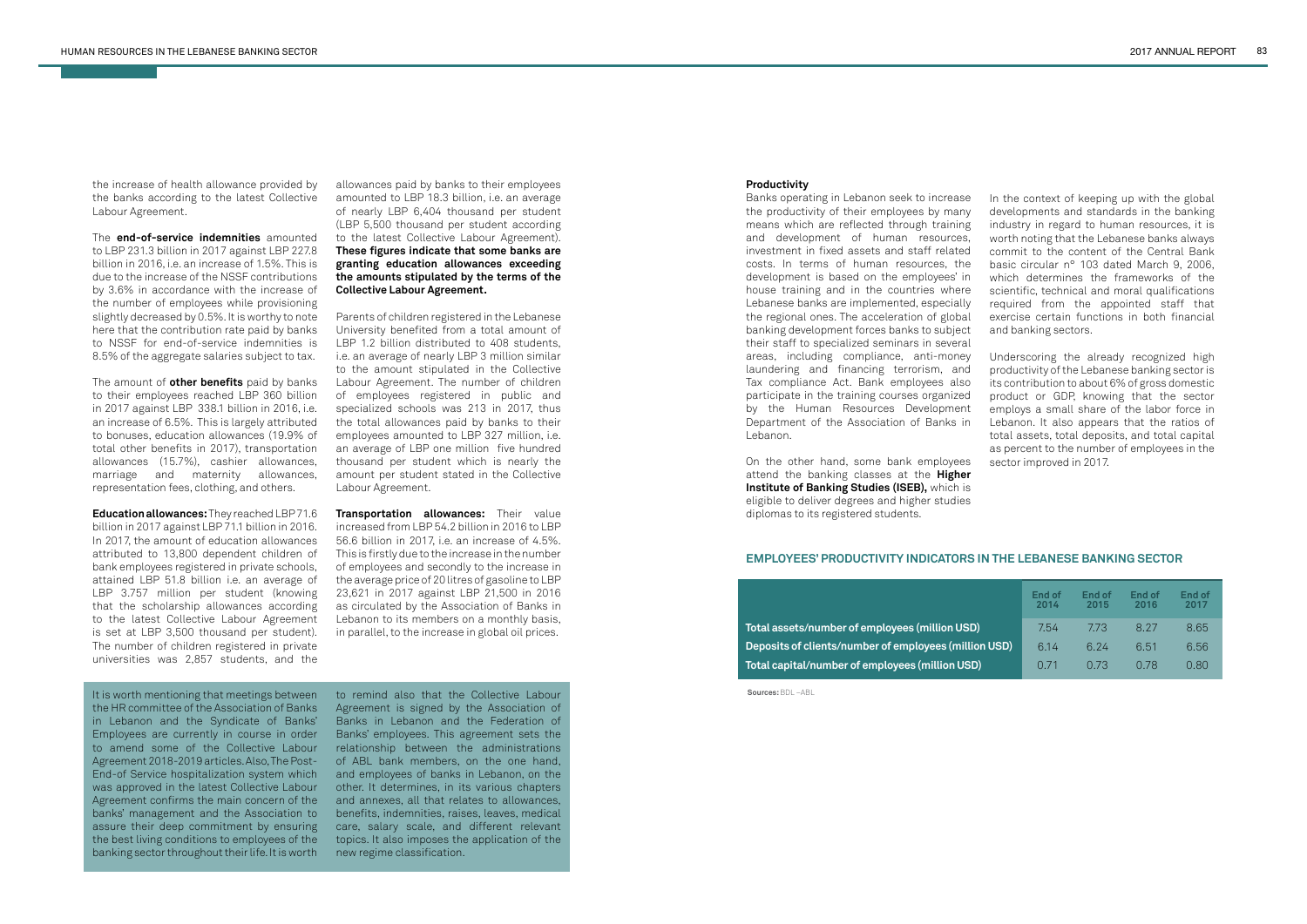# **II-** ACTIVITIES OF THE HUMAN RESOURCES DEVELOPMENT DEPARTMENT AT ABL IN 2017

#### **1- General overview**

The Human Resources Development (HRD) department continuously develops its activities within the General Secretariat at the Association of Banks in Lebanon (ABL) and focuses on three main sections: organizational development, corporate social responsibility, and training.

In the field of organizational development, the HRD department continues to assist number of banks in reorganizing their grading system to comply with the latest Collective Labor Agreement. In the context of the continuous cooperation that started years ago between ABL and "Institut des Finance Basil Fuleihan", and in order to enhance the positive communication and exchange of experiences between the public and the private sectors in the field of HR management and training, the members of the HR and Social Affairs Committee at ABL met with the director of the Institute and her team at their premises on July 19, 2017 to discuss initiatives and activities related to financial and economic awareness among other subjects and issued recommendations about them at the end of the meeting.

Furthermore, the HRD department launched its e-learning platform "ABL-eT" in May 2017 in cooperation with IQUAD. The platform includes courses on "Anti Money Laundering" and "Information Security" as well as a "Mock test" on Lebanese Financial Regulations that a large number of employees has to sit for as per BDL's circular 103. Once registered on ABL-eT, the learner can also benefit from the MOOC (Massive Open Online Courses) which includes hundreds of short videos that enhance employees' knowledge in all fields related to banking.

On the other hand, the HRD department continues to consult with BDL's second vice governor Dr. Saad Andari on the results of the exams that banks' employees sit for as

per BDL's circular 103 in order to increase the success ratio and minimize the financial burden on banks. It has been also agreed with him to translate the "Lebanese Financial Regulations" book to English as per banks' request.

In the field of corporate social responsibility, ABL joined the "UN Global Compact", the world's largest corporate sustainability initiative that aims to achieve ten principles related to human rights, labor, environment and anti corruption in businesses. ABL chose three Sustainable Development Goals (SDGs) among seventeen to promote through its activities: zero hunger, quality education and gender equality.

As every year, the HRD department took a humanitarian initiative to gather a group of employees from ABL and visit needy families in the area of Karantina and Mar Mikhael during December 2017 in cooperation with the NGO "Rouh Zouroun Bi Bayton" and presented food and gifts to them on the occasion of the end of year festivities.

As for training, it takes the biggest part of the department's activities with the purpose of increasing bank employees' knowledge, enhancing their skills and competencies and developing their personal and professional capabilities, thus, bringing the sector to higher echelons.

As in previous years, the HRD department has committed to deliver its annual program which was approved by ABL's Board of Directors and published at the beginning of the year on ABL's website: www.abl.org.lb under "Human Resources Development Department" section and updated when needed. Banks can communicate with the HRD department through this website, whether to register their employees in the different training activities or to submit their comments and suggestions.

#### **2- Distribution of participants by type of training activity**

During 2017, participants were distributed by type of training activity, as shown in the chart below, as follows: 1119 employees participated in the seminars which formed 66% of the HRD department training activities,

289 participated in the customized private courses and 295 participated in conferences. The last two types of activities formed 17% each of the training activities for 2017.

During 2017, the HRD department distributed 1408 attendance certificates to employees who attended different training activities, compared to 1661 attendance certificates distributed in 2016, due to the registration on ABL's e-learning platform "ABL-eT" that polarized 464 learners at the end of 2017. Throughout the 37 topics covered this year, either as seminars or conferences, the HRD department focused on the completion of programs that were offered in previous years, and developed others such as the

Legal aspects of banking operations, Fighting money laundering, Problem loans & remedial solutions and programs related to developing personal skills. New themes were also introduced such as Risk & capital management under Basel III & IFRS 9, Credit analysis, Controlling legal risks in international trade private contracts, IT audit, Boosting the growth & profitability of bank branch networks, Data science and big data, as well as other subjects.

# **DISTRIBUTION OF PARTICIPANTS BY TYPE OF TRAINING ACTIVITY IN 2017**

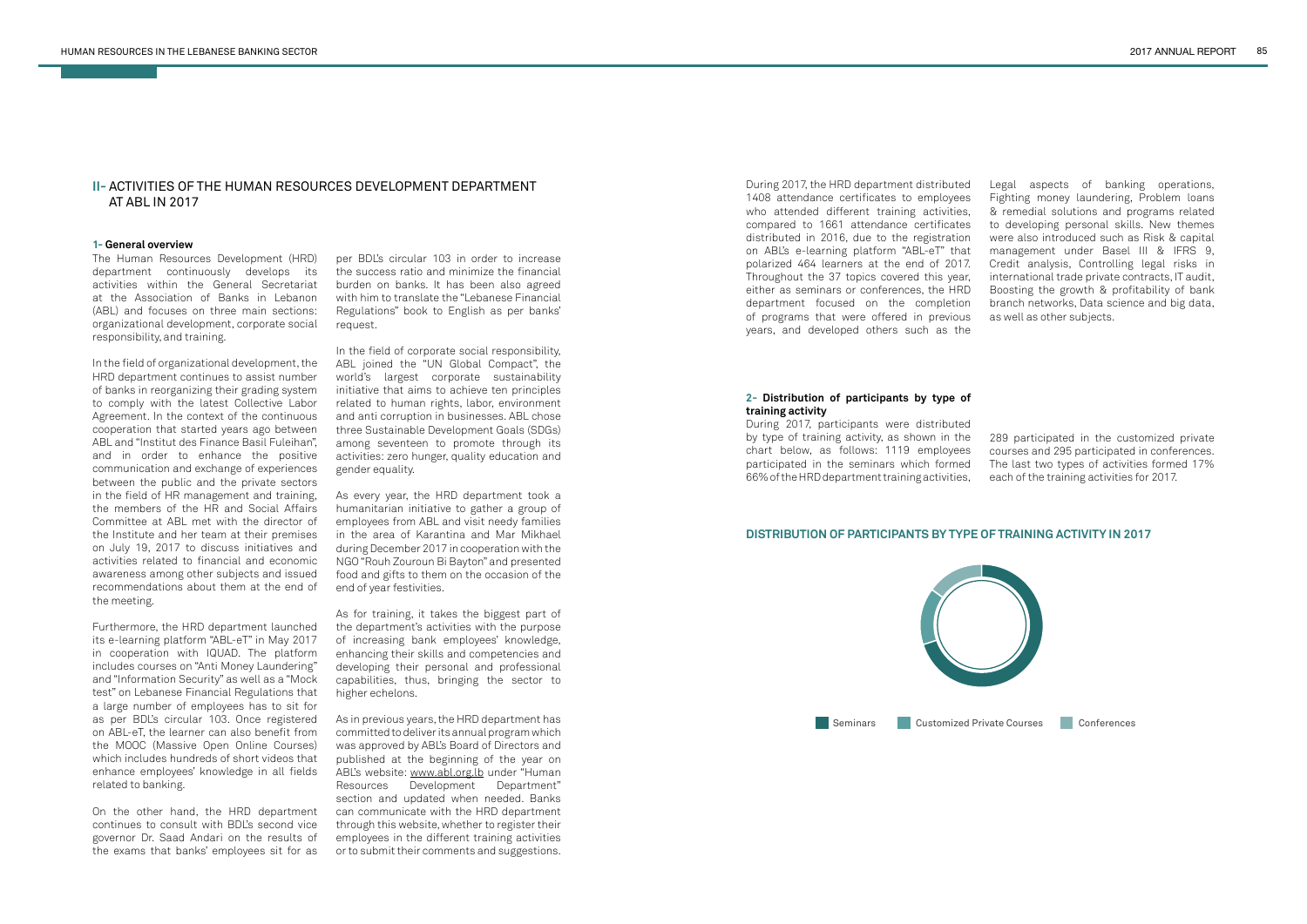#### **Hereafter are the details concerning the content of the different types of training activities for the year 2017:**

#### **a- Conferences**

The conferences attracted 295 participants, of whom 78 persons participated in the conference on "Common Reporting Standards (CRS)" organized in cooperation with Deloitte to inform participants about the latest updates concerning CRS as per the international standards as well as the most important challenges facing banks in the implementation of the needed procedures. Moreover, 71 persons attended the conference on "Cybersecurity and Fraud Awareness" organized by Citibank to discuss the strategies and tools used to protect the bank from fraudulent operations. Also, 57 persons attended the conference intended to explain the NSSF law number 27 issued on 10/2/2017. The HRD department

organized the first conference related to "Corporate Social Responsibility" in a series that will be organized on a yearly basis. This conference was attended by 26 persons. On another hand, the General Secretariat at ABL invited compliance managers of the banks to a meeting intended to discuss the latest updates concerning international sanctions, as well as the readiness of banks to implement CRS; 51 persons participated to this meeting that was presided by the head of the Compliance committee at ABL and in presence of the Secretary General. Finally, the HRD department cooperated with IQUAD and CrossKnowledge in organizing a conference on "How can Learning Technologies serve HR strategies".

**1** in cooperation with "Deloitte"

**2** in cooperation with "Citibank"

**3** in cooperation with "Global Compact Network Lebanon"

**4** in cooperation with "IQUAD & CrossKnowledge"

| <b>Themes</b>                                            | Nb of<br>persons | Nb of<br><b>banks</b> |  |
|----------------------------------------------------------|------------------|-----------------------|--|
| CRS: Common Reporting Standards <sup>1</sup>             | 78               | 52                    |  |
| Cybersecurity and Fraud Awarness <sup>2</sup>            | 71               | 33                    |  |
| CNSS Law number 27                                       | 57               | 38                    |  |
| CSR: The Series <sup>3</sup>                             | 26               | 18                    |  |
| The Latest Developments concerning the sanctions and CRS | 51               | 40                    |  |
| How can Learning Technologies serve HR strategies 4      | 12               | $\overline{9}$        |  |
| <b>Total</b>                                             | 295              | 52                    |  |

#### **b- Seminars**

In 2017, the seminars attracted 1119 participants, 191 of them attended the "Fighting Money Laundering" workshop held in cooperation with SIC and were divided into 10 groups. The participation was also intense in the "IFRS 9" seminar that was attended by 93 persons. A large number of participants also attended the seminars on "Risks in Retail Banking", "Business Continuity Planning" and "IT Quality Assurance". As for the participation in other subjects, it depended on banks' priorities, mainly focused on risk management, credit management and operations, treasury management and financial products, audit and security.

All in all, the HRD department organized 49 sessions that covered 34 different subjects during 2017, and cooperated with local and foreign experts to deliver these sessions. For instance, it cooperated with an international expert in internal audit who works for the training institute related to the Greek Banking Association to deliver a seminar on "Risk based internal audit"; it also cooperated with an expert in banking and financial investment with a wide experience from New York, Canada and the Middle East to deliver the "Risk & Capital Management under Basel III & IFRS 9"; moreover, it cooperated with an expert from Euromoney Learning Solutions who is an adviser to leaders of banks about strategy formulation & execution, reorganization, best practices & profit improvement to deliver the seminar on "Boosting the Growth & Profitability of Bank Branch Networks". Also, a seminar on "Back Office Operations for Securities and Derivatives" was organized in cooperation with the House of Training in Luxembourg and delivered by a trainer and consultant at the House of Training with more than 20 years of experience in developing financial products, marketing and management of financial services. The HRD department cooperated with the International Finance Corporation (IFC), a member of the World Bank Group, in the organization of a roundtable on "Risk management: getting prepared for a better future in Lebanon" and tackled two main subjects, the first on

"Promoting risk culture and moving to better risk Governance" and the second on "ICAAP as a strategic tool to effectively manage risk and capital". Experts from IFC and from Lebanese banks managed both sessions. Finally, a cooperation with MEIRC Training & Consulting led to the organization of the "Crisis Management" seminar.

The table in the annex shows the different subjects discussed as well as the number of training hours for each session, the details concerning the participants and their distribution by gender, seniority and grade.

#### **c- Customized private courses**

These courses aim to assist the training departments in banks to elaborate and organize special courses for their employees, and deliver them according to their needs and priorities. In this context, the HRD department organized 16 customized private courses for 289 participants from 3 banks.

During the year, the course on "Fighting Money Laundering" was organized 14 times. Courses on "Legal aspects of banking operations" and "Legal aspects of credit file" were also covered in the frame of customized private courses for two banks.

#### **3- Training hours**

The statistics for 2017 show that the number of participants to the seminars and customized private courses reached 1408 persons, who were trained for 14921 hours, which means almost 10.6 hours for each one of them.

We notice that the average number of training hours for the seminars exceeds the total annual average for training hours (10.6), and is 12 hours for each trainee. As for the customized private courses, the average number of training hours reached 5.5 hours.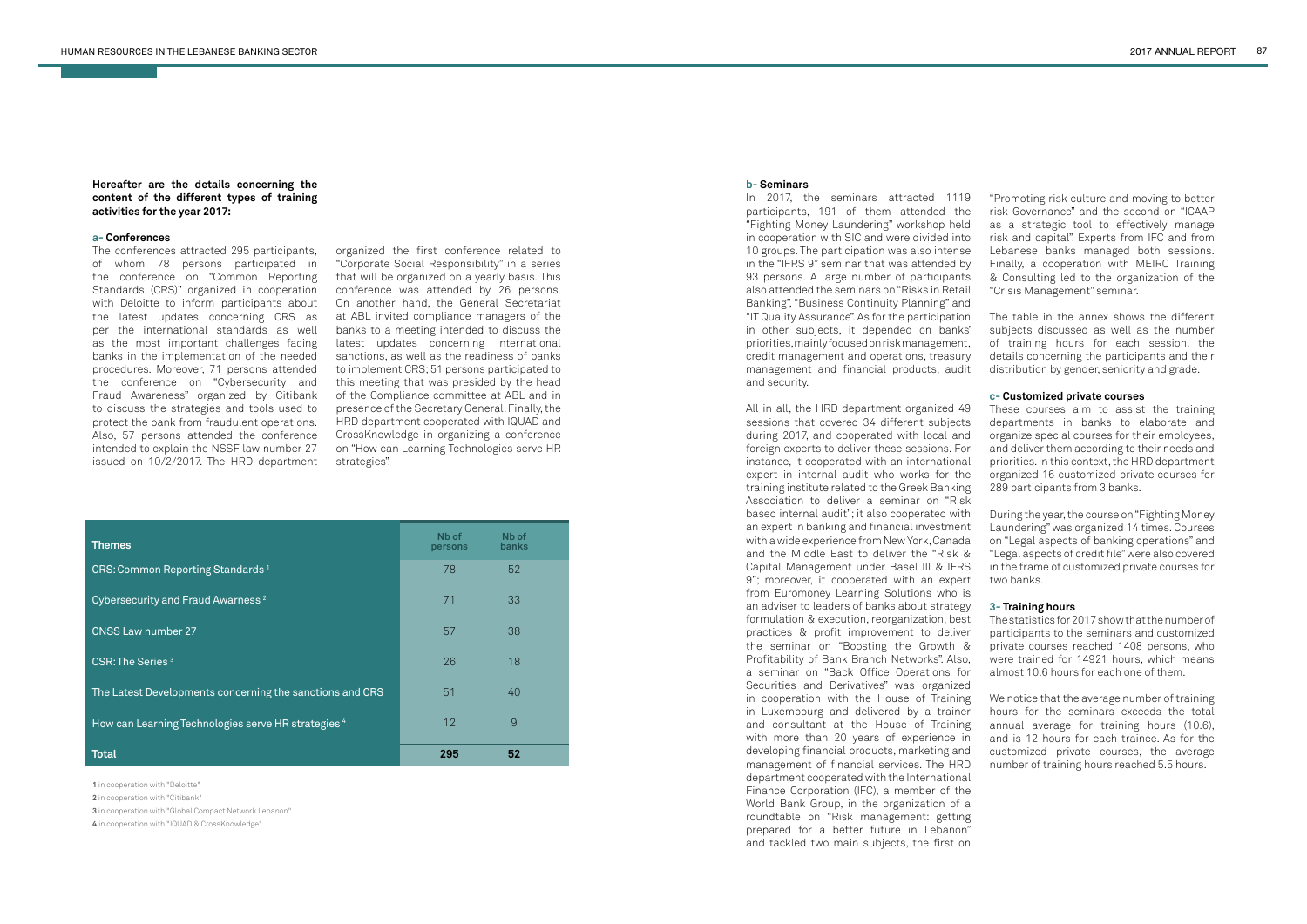#### **4- Participants' characteristics**

Except for the participants to the conferences (295), the HRD department collects statistical information about the participants' gender, years of experience and grade.

|                               | <b>Seminars</b> | <b>Customized</b><br><b>Private</b><br><b>Courses</b> |
|-------------------------------|-----------------|-------------------------------------------------------|
| Female                        | 50.94 %         | 56.75 %                                               |
| Male                          | 49.06 %         | 43.25 %                                               |
| Less than 5 years experience  | 22.34%          | $15.22\%$                                             |
| 5-10 years experience         | 28.78 %         | 19.03 %                                               |
| More than 10 years experience | 48.88%          | 65.74 %                                               |
| <b>Technicians</b>            | 76.23 %         | 79.93 %                                               |
| Middle level cadres           | 15.64 %         | 13.49 %                                               |
| High level cadres             | 8.13 %          | 6.57%                                                 |
| Total                         | 100 %           | 100 %                                                 |

It is clear from the above table that the percentages of females and males participating to seminars are almost the same, whereas the percentage of females participating to customized private courses exceeded the males'. We noticed that employees with more than 10 years of experience are participating to training activities, especially in subjects related to risk management, credit management and operations, fighting money laundering and terrorism financing, IFRS 9, as well as other subjects, considering their importance to them and to their banks as well. The participation of technicians to training is also noticeable, especially when it comes to new recruits.

#### **5- Training evaluation**

ABL's General Secretariat follows up the training activities of the HRD department with great interest and reviews participants' feedback regularly. It also communicates with the general management of banks to detect the direct and indirect effects of the training activities.

At the end of 2017, it has been proven that many banks appreciated the training topics selected for the year as well as the trainers chosen to deliver them. Some banks even requested that topics would be held for their employees as customized private courses under the supervision of the HRD department at ABL.

We would like to seize the opportunity to highlight the importance of the continuous cooperation between the banks' management and the General Secretariat at ABL for the choice of training topics that correspond to banks' needs, and the day-to-day communication between the HR departments in banks and the HRD department at ABL, especially through the HR and Social Affairs Committee, to ensure that the training provided is the most efficient to develop the banking profession.

#### **6- Other activities**

**Organization of the international examinations Certificate for Documentary Credit Specialists (CDCS), Certificate for Specialists in Demand Guarantees (CSDG) and Certificate in International Trade and Finance (CITF):** the HRD department continues to supervise the international examinations organized by the "London Institute of Banking and Finance" in Lebanon. In 2017, these examinations were run twice, on April 7 and on October 13 and 12 candidates sat for them. According to the results, the number of persons holding the CDCS certificate in Lebanon is now 108 persons.

**Follow up the European Banking Training Network "EBTN" activities:** since ABL joined this network, it has been following its activities and participating in most of them. In 2017, ABL participated in the network's annual meeting held in Spain during June to discuss several subjects, the most important being the changes and scenarios in the banking and financial sector during president Trump's mandate and further to Brexit, as well as the new developments in the context of financial technologies and projects related to enhancing financial literacy.

**In-house sessions for ABL employees:**  the HRD department organized an internal workshop on "Communication styles" in cooperation with LimeLeap for ABL employees during January 2017. The purpose of this workshop was to introduce to participants the importance of communication and its different styles through practical exercises and role plays. The HRD department also organized an internal training on "Putting motivational theories into action" during October, in cooperation with Formatech.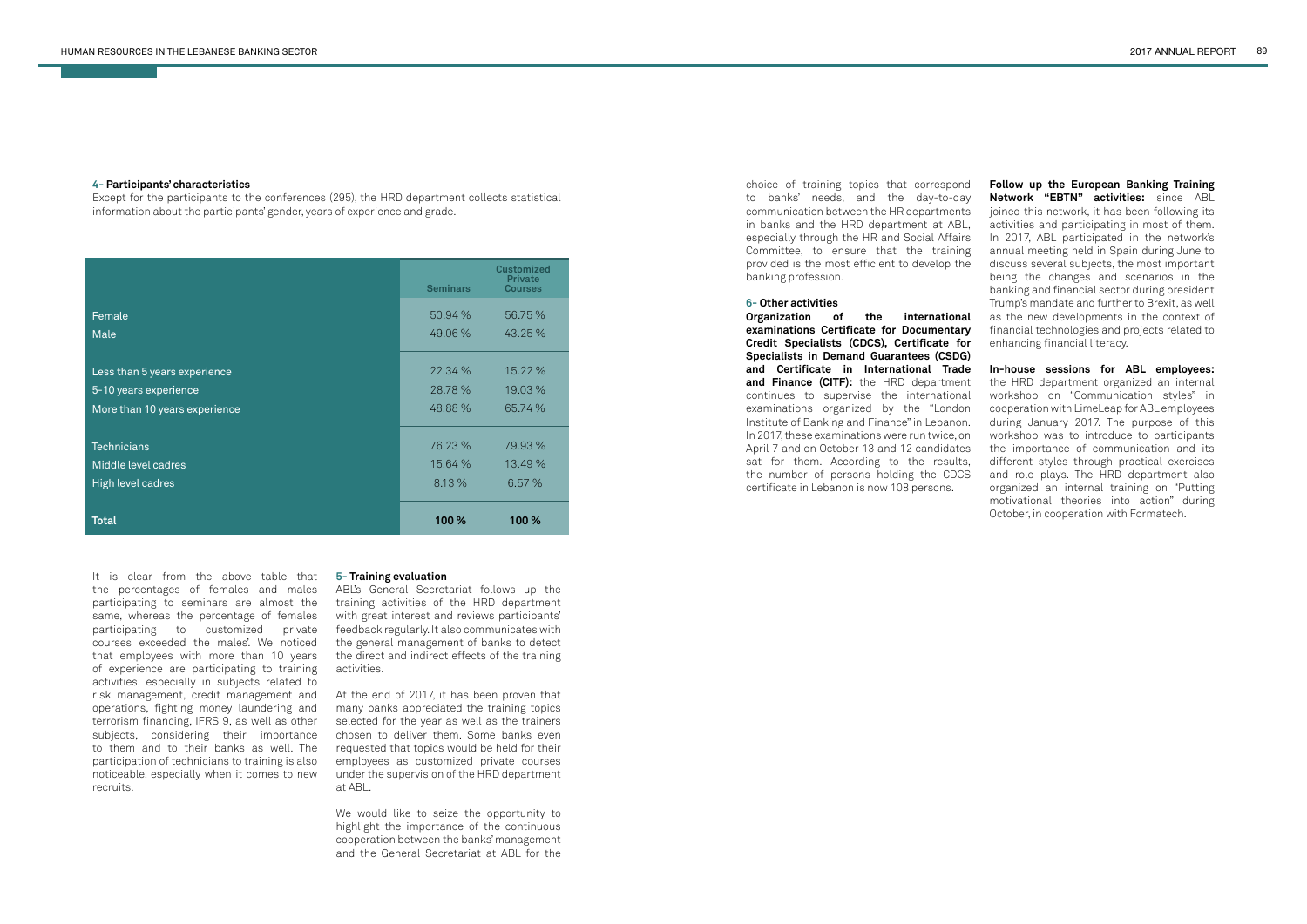the control of the control of

# **DISTRIBUTION OF PARTICIPANTS TO THE SEMINARS & CUSTOMIZED PRIVATE COURSES (2017)**

|                                                                                      |                                  |                              |                | <b>Distribution</b><br>by gender |                           | <b>Distribution by</b><br>seniority |                          |                  | <b>Distribution</b><br>by grade |                                |                                                                |                                              |                                      |
|--------------------------------------------------------------------------------------|----------------------------------|------------------------------|----------------|----------------------------------|---------------------------|-------------------------------------|--------------------------|------------------|---------------------------------|--------------------------------|----------------------------------------------------------------|----------------------------------------------|--------------------------------------|
| <b>Themes</b>                                                                        | <b>Number</b><br>-of<br>sessions | Number<br>of<br>participants |                | Male Female                      | Less<br>than<br>5 years   | $5 - 10$<br>years                   | More<br>than 10<br>years | Techn-<br>icians | Middle<br>Level<br>Cadres       | <b>High</b><br>Level<br>Cadres | Number<br>of banks/<br><b>Financial</b><br><b>Institutions</b> | Number<br>of training<br>hours by<br>session | Number of<br>total training<br>hours |
| <b>Risk Management</b>                                                               |                                  |                              |                |                                  |                           |                                     |                          |                  |                                 |                                |                                                                |                                              |                                      |
| <b>Risk Management: Getting Prepared</b><br>for a Better Future in Lebanon           | $\mathbf{1}$                     | 20                           | 8              | 12                               | 5                         | 3                                   | 12                       | 9                | $\overline{7}$                  | 4                              | 14                                                             | 7                                            | 140                                  |
| <b>Risks in Retail Banking</b>                                                       | $\overline{2}$                   | 48                           | 24             | 24                               | 9                         | 9                                   | 30                       | 30               | 7                               | 11                             | 18                                                             | 14                                           | 672                                  |
| <b>Credit Risk</b>                                                                   | $\mathbf{1}$                     | 34                           | 14             | 20                               | 6                         | 17                                  | 11                       | 31               | 3                               | $\overline{0}$                 | 16                                                             | 8                                            | 272                                  |
| <b>Market Risk</b>                                                                   | $\mathbf{1}$                     | 17                           | 8              | $\overline{9}$                   | 6                         | 5                                   | 6                        | 14               | 3                               | $\overline{0}$                 | 10                                                             | 4                                            | 68                                   |
| <b>Operational Risk</b>                                                              | $\mathbf{1}$                     | 18                           | 6              | 12                               | 5                         | 4                                   | $\overline{9}$           | 15               | $\overline{2}$                  | $\mathbf{1}$                   | 13                                                             | 4                                            | 72                                   |
| <b>Liquidity Risk</b>                                                                | 1                                | 23                           | 12             | 11                               | 5                         | 8                                   | 10                       | 18               | 5                               | $\overline{0}$                 | 12                                                             | 4                                            | 92                                   |
| <b>Risk and Capital Management</b><br>under Basel 3 and IFRS 9                       | 1                                | 25                           | 16             | $\overline{9}$                   | 1                         | 8                                   | 16                       | 10               | 9                               | 6                              | 12                                                             | 28                                           | 700                                  |
| <b>Credit Management &amp; Operations</b>                                            |                                  |                              |                |                                  |                           |                                     |                          |                  |                                 |                                |                                                                |                                              |                                      |
| Out of Court Workout for SME's                                                       | $\mathbf{1}$                     | 34                           | 19             | 15                               | 3                         | $6\phantom{1}6$                     | 25                       | 25               | 7                               | $\overline{2}$                 | 14                                                             | 7                                            | 238                                  |
| <b>Credit Analysis</b>                                                               | $\mathbf{1}$                     | 36                           | 18             | 18                               | 13                        | 20                                  | 3                        | 36               | $\overline{0}$                  | $\overline{0}$                 | 12                                                             | 21                                           | 756                                  |
| <b>Treasury Management</b><br>& Financial Products                                   |                                  |                              |                |                                  |                           |                                     |                          |                  |                                 |                                |                                                                |                                              |                                      |
| <b>Back Office Operations for</b><br><b>Securities and Derivatives</b>               | 1                                | 30                           | 16             | 14                               | 4                         | $6\phantom{1}6$                     | 20                       | 21               | 8                               | $\mathbf{1}$                   | 19                                                             | 21                                           | 630                                  |
| <b>Trade Finance &amp; Documentary</b><br><b>Instruments</b>                         |                                  |                              |                |                                  |                           |                                     |                          |                  |                                 |                                |                                                                |                                              |                                      |
| Independent demand guarantee,<br>stand-by letter of credit and<br>suretyship         | $\mathbf{1}$                     | 18                           | 6              | 12                               | $\mathbf{1}$              | 9                                   | 8                        | 15               | $\mathbf{2}$                    | $\mathbf{1}$                   | 8                                                              | 14                                           | 252                                  |
| Legal & Regulatory Framework                                                         |                                  |                              |                |                                  |                           |                                     |                          |                  |                                 |                                |                                                                |                                              |                                      |
| <b>Controlling Legal Risks in</b><br><b>International Trade Private</b><br>Contracts | $\mathbf{1}$                     | 22                           | 10             | 12                               | 5                         | $\overline{2}$                      | 15                       | 14               | 4                               | 4                              | 11                                                             | 14                                           | 308                                  |
| Investigating in suspicious money<br>laundering operations (case<br>studies)         | 10 <sup>1</sup>                  | 191                          | 77             | 114                              | 51                        | 42                                  | 98                       | 147              | 41                              | 3                              | 38                                                             | 4                                            | 764                                  |
| <b>Fiscal Stamp</b>                                                                  | $\mathbf{1}$                     | 26                           | 8              | 18                               | 6                         | 10                                  | 10                       | 23               | 3                               | $\overline{0}$                 | 12                                                             | 6                                            | 156                                  |
| Profit & Interest Taxation                                                           | $\mathbf{1}$                     | 19                           | $\overline{7}$ | 12                               | $\overline{7}$            | $\,$ 6 $\,$                         | $\,6$                    | 16               | $\overline{2}$                  | $\mathbf{1}$                   | 12                                                             | 12                                           | 228                                  |
| <b>Salaries &amp; Compensation Taxation</b>                                          | $\mathbf{1}$                     | 19                           | $6\,$          | 13                               | 5                         | $6\phantom{1}$                      | $\,8\,$                  | 18               | $\overline{1}$                  | $\overline{0}$                 | 13                                                             | $\,6$                                        | 114                                  |
| <b>Legal Aspects of Banking</b><br><b>Operations</b>                                 | $\mathbf{1}$                     | 31                           | $\hbox{9}$     | 22                               | 13                        | $\,8\,$                             | $10$                     | 28               | $\ensuremath{\mathsf{3}}$       | $\mathsf{O}\xspace$            | 14                                                             | 21                                           | 651                                  |
| <b>Budgeting &amp; Financial Control</b>                                             |                                  |                              |                |                                  |                           |                                     |                          |                  |                                 |                                |                                                                |                                              |                                      |
| IFRS <sub>9</sub>                                                                    | $\mathbf{1}$                     | 93                           | 54             | 39                               | 10                        | 28                                  | 55                       | 68               | 11                              | 14                             | 35                                                             | $\overline{4}$                               | 372                                  |
| <b>Auditing</b>                                                                      |                                  |                              |                |                                  |                           |                                     |                          |                  |                                 |                                |                                                                |                                              |                                      |
| <b>Risk Based Internal Audit</b>                                                     | $\mathbf{1}$                     | 17                           | 10             | $\overline{7}$                   | $\overline{7}$            | 5                                   | 5                        | 16               | $\mathbf{1}$                    | $\theta$                       | 13                                                             | 14                                           | 238                                  |
| <b>IT Audit</b>                                                                      | $\mathbf{1}$                     | 17                           | 14             | $\sqrt{3}$                       | $\ensuremath{\mathsf{3}}$ | 3                                   | 11                       | 12               | $\mathbf{2}$                    | $\ensuremath{\mathsf{3}}$      | 14                                                             | 14                                           | 238                                  |

|                                                                           | <b>Number</b><br>of<br>sessions | <b>Number</b><br>of<br>participants |     | <b>Distribution</b><br>by gender<br>Male Female | Less<br>than<br>5 years | <b>Distribution by</b><br>seniority<br>$5 - 10$<br>years | <b>More</b><br>than 10<br>years | Techn-<br>icians | <b>Distribution</b><br>by grade<br><b>Middle</b><br>Level<br><b>Cadres</b> | <b>High</b><br>Level<br>Cadres | <b>Number</b><br>of banks/<br><b>Financial</b><br><b>Institutions</b> | Number<br>of training<br>hours by<br>session | Number of<br>total training<br>hours |
|---------------------------------------------------------------------------|---------------------------------|-------------------------------------|-----|-------------------------------------------------|-------------------------|----------------------------------------------------------|---------------------------------|------------------|----------------------------------------------------------------------------|--------------------------------|-----------------------------------------------------------------------|----------------------------------------------|--------------------------------------|
| <b>Customized Private Courses</b>                                         |                                 |                                     |     |                                                 |                         |                                                          |                                 |                  |                                                                            |                                |                                                                       |                                              |                                      |
| <b>Legal Aspects of Banking Operations</b>                                |                                 | 24                                  | 6   | 18                                              | 13                      | 4                                                        | $\overline{7}$                  | 24               | $\overline{0}$                                                             | $\overline{0}$                 |                                                                       | 21                                           | 504                                  |
| Legal Aspects of Credit File                                              |                                 | 14                                  | 6   | 8                                               | $\mathbf{0}$            |                                                          | 13                              | 14               | $\overline{0}$                                                             | $\mathbf{0}$                   |                                                                       | 6                                            | 84                                   |
| Investigating in suspicious money<br>laundering operations (case studies) | 14                              | 251                                 | 113 | 138                                             | 31                      | 50                                                       | 170                             | 193              | 39                                                                         | 19                             | 3                                                                     | 4                                            | 1004                                 |
| Sub-Total                                                                 | 16                              | 289                                 | 125 | 164                                             | 44                      | 55                                                       | 190                             | 231              | 39                                                                         | 19                             | 3                                                                     | 31                                           | 1592                                 |
| <b>Total</b>                                                              | 65                              | 1408                                | 674 | 734                                             | 294                     | 377                                                      | 737                             | 1084             | 214                                                                        | 110                            | 38                                                                    | 474                                          | 14921                                |

|                                                                |                                 |                                            |              | <b>Distribution</b><br>by gender |                         | <b>Distribution by</b><br>seniority |                          |                  | <b>Distribution</b><br>by grade  |                                |                                                         |                                              |                                      |
|----------------------------------------------------------------|---------------------------------|--------------------------------------------|--------------|----------------------------------|-------------------------|-------------------------------------|--------------------------|------------------|----------------------------------|--------------------------------|---------------------------------------------------------|----------------------------------------------|--------------------------------------|
|                                                                | <b>Number</b><br>0t<br>sessions | Number<br>σ<br>participants                |              | Male Female                      | Less<br>than<br>5 years | $5-10$<br>years                     | More<br>than 10<br>years | Techn-<br>icians | Middle<br>Level<br>Cadres        | <b>High</b><br>Level<br>Cadres | Number<br>of banks/<br><b>Financial</b><br>Institutions | Number<br>of training<br>hours by<br>session | Number of<br>total training<br>hours |
| <b>Security</b>                                                |                                 |                                            |              |                                  |                         |                                     |                          |                  |                                  |                                |                                                         |                                              |                                      |
| <b>Business Continuity Planning</b>                            | $\overline{2}$                  | 50                                         | 38           | 12                               | 11                      | 20                                  | 19                       | 36               | 4                                | 10                             | 27                                                      | $7\overline{ }$                              | 350                                  |
| <b>Crisis Management</b>                                       | $\mathbf{1}$                    | 17                                         | 8            | 9                                | 3                       | 3                                   | 11                       | 11               | 4                                | $\overline{2}$                 | 13                                                      | 18                                           | 306                                  |
| <b>Customer Service &amp; Marketing</b>                        |                                 |                                            |              |                                  |                         |                                     |                          |                  |                                  |                                |                                                         |                                              |                                      |
| Boosting the Growth & Profitability<br>of Bank Branch Networks | $\mathbf{1}$                    | 25                                         | 16           | 9                                | $\mathbf{1}$            | 4                                   | 20                       | 14               | $\overline{2}$                   | $\overline{9}$                 | 12                                                      | 21                                           | 525                                  |
| <b>Contagious Customer Service</b>                             | $\overline{1}$                  | 17                                         | 5            | 12                               | $\overline{7}$          | $\overline{4}$                      | 6                        | 17               | $\overline{0}$                   | $\overline{0}$                 | $6\overline{6}$                                         | 14                                           | 238                                  |
| Management                                                     |                                 |                                            |              |                                  |                         |                                     |                          |                  |                                  |                                |                                                         |                                              |                                      |
| <b>Succession Planning</b>                                     | $\mathbf{1}$                    | 18                                         | $\mathbf{1}$ | 17                               | 5                       | 4                                   | 9                        | 12               | 6                                | $\mathbf{0}$                   | 12                                                      | $7\overline{ }$                              | 126                                  |
| <b>Developing Personal Skills</b>                              |                                 |                                            |              |                                  |                         |                                     |                          |                  |                                  |                                |                                                         |                                              |                                      |
| Negotiation - creating win-win<br>agreements                   | $\mathbf{1}$                    | 20                                         | 6            | 14                               | $\mathbf{1}$            | $\overline{7}$                      | 12                       | 17               | $\mathbf{1}$                     | $\overline{2}$                 | $\overline{7}$                                          | 21                                           | 420                                  |
| Communication &<br><b>Presentation Skills</b>                  | $\mathbf{1}$                    | 25                                         | 12           | 13                               | 8                       | 6                                   | 11                       | 21               | 3                                | $\mathbf{1}$                   | 11                                                      | 14                                           | 350                                  |
| Leadership Traits for Managers                                 | $\overline{2}$                  | 29                                         | 15           | 14                               | 3                       | 5                                   | 21                       | 14               | 8                                | $\overline{7}$                 | 14                                                      | 14                                           | 406                                  |
| <b>Business Etiquette</b>                                      | $\mathbf{1}$                    | 18                                         | 5            | 13                               | 8                       | $6\phantom{1}$                      | 4                        | 15               | 3                                | $\overline{0}$                 | 10                                                      | 14                                           | 252                                  |
| <b>Relationship Management</b>                                 | $\mathbf{1}$                    | 23                                         | 16           | 7                                | 5                       | 8                                   | 10                       | 20               | 3                                | $\overline{0}$                 | 10                                                      | 14                                           | 322                                  |
| Developing English Language Skills                             | 3                               | 48                                         | 21           | 27                               | 16                      | 20                                  | 12                       | 47               | $\mathbf{1}$                     | $\overline{0}$                 | 10                                                      | 55                                           | 2460                                 |
| Banking English Examination (B.E.E.)                           | $\mathbf{1}$                    | 6                                          | 3            | 3                                | 3                       | $\overline{2}$                      | $\mathbf{1}$             | 6                | $\overline{0}$                   | $\overline{0}$                 | 5                                                       | 3                                            | 18                                   |
| <b>Information Technology</b><br><b>Management &amp; Uses</b>  |                                 |                                            |              |                                  |                         |                                     |                          |                  |                                  |                                |                                                         |                                              |                                      |
| Data Science & Big Data                                        | $\mathbf{1}$                    | 27                                         | 19           | 8                                | 5                       | 12                                  | 10                       | 19               | 5                                | 3                              | 13                                                      | $7\overline{ }$                              | 189                                  |
| <b>IT Quality Assurance</b>                                    | $\overline{2}$                  | 58                                         | 42           | 16                               | 9                       | 16                                  | 33                       | 38               | 14                               | 6                              | 24                                                      | $7\overline{ }$                              | 406                                  |
| Sub-Total                                                      | 49                              | 1119                                       | 549          | 570                              | 250                     | 322                                 | 547                      | 853              | 175                              | 91                             | 38                                                      | 443                                          | 13329                                |
|                                                                |                                 |                                            |              | <b>Distribution</b><br>by gender |                         | <b>Distribution by</b><br>seniority |                          |                  | <b>Distribution</b><br>by grade  |                                |                                                         |                                              |                                      |
|                                                                | <b>Number</b><br>of<br>sessions | <b>Number</b><br><b>of</b><br>participants |              | Male Female                      | Less<br>than<br>5 years | $5 - 10$<br>years                   | More<br>than 10<br>years | Techn-<br>icians | <b>Middle</b><br>Level<br>Cadres | <b>High</b><br>Level<br>Cadres | Number<br>of banks/<br>Financial<br><b>Institutions</b> | Number<br>of training<br>hours by<br>session | Number of<br>total training<br>hours |
| <b>Customized Private Courses</b>                              |                                 |                                            |              |                                  |                         |                                     |                          |                  |                                  |                                |                                                         |                                              |                                      |